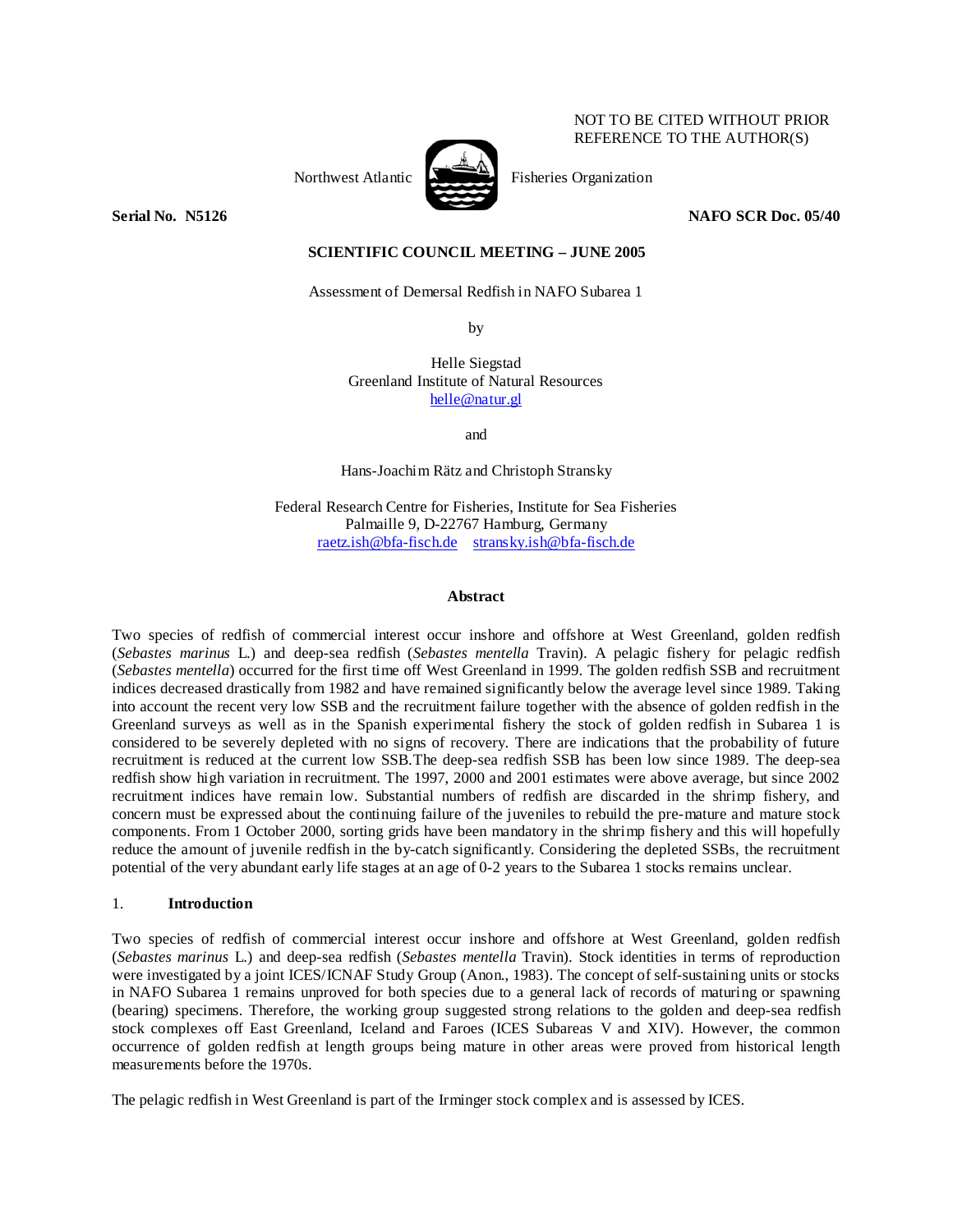# 2. **Description of the Fisheries**

Historically, redfish were taken mainly as by-catch in the trawl fisheries for cod and shrimp. However, occasionally during 1984-86, German and Japanese trawlers prosecuted a directed fishery on redfish. With the collapse of the Greenland cod stock during the early 1990s, resulting in a termination of that fishery, commercial sized redfish were only taken inshore by long-lining or jigging and offshore as by catch in the shrimp fisheries. There are also substantial numbers of juveniles discarded in the shrimp fishery. Since 1 October 2000, sorting grids have been mandatory in the shrimp fishery and this will hopefully reduce the amount of juvenile redfish taken as by-catch significantly.

In 2004 an experimental fishing survey with three Spanish commercial vessels was carried out in Subarea 1, inside the territorial waters of Greenland, from July to December 2004 (Del Rio, 2005). The main catches were Greenland halibut (73%), northern prawn (9%) and cod (5%), but also minor catches of *Sebastes spp*., *Hippoglossoides platessoides* and *Macrourus berglax* has been reported. Reported catches of *Sebastes spp* from this fishery was 4,8 tons.

The two redfish species, golden redfish (*Sebastes marinus* L.) and deep-sea redfish (*Sebastes mentella* Travin) are combined in the catch statistics. Other data suggest that until 1986, landings were almost exclusively composed of golden redfish. Subsequently, the proportion of deep-sea redfish represented in the catches increased, and since 1991, the majority of catches are believed to be deep-sea redfish. Recently, redfish catches has been reported as "Redfish" (unspecified - mainly taken as by-catch by the offshore shrimp trawlers), "Golden redfish" and "Beaked redfish" (pelagic redfish fishery). Since pelagic redfish is assessed by ICES (NWWG report 2005), the catch statistic reported as "Beaked redfish" is not included here.

In 1977, total reported catches peaked at 31 000 tons (Table 1, Fig. 1). During the period 1978-83, reported catches of redfish varied between 6 000 and 9 000 tons. From 1984 to 1986, catches declined to an average level of 5 000 tons due to a reduction of effort directed to cod by trawlers of the EU-Germany fleet. With the termination of the offshore cod fishery in 1990, catches decreased further to 1 200 tons, and remained at that low level. Redfish (unspecified) taken as by-catches in 2004 were reported from Greenland to 443 tons. However this is considered an underestimate. There was no reported catches of Golden redfish in 2004 (Siegstad, 2005). A Spanish experimental fishery in NAFO Subarea 1 caught 4.8 tons *Sebastes spp* (Del Rio *et al*., 2005).

Recent and historical catch figures do not include the weight of substantial numbers of small redfish discarded by the trawl fisheries directed to shrimp.

## 3. **Analytical assessment**

Due to a lack of adequate commercial data no analytical assessment could be formulated. Therefore, the assessment was based on survey indices.

## 4.1. **Input Data**

# 4.1.1. **Commercial fishery data**

Information on historical length composition was derived from sampling of EU-German commercial catches of golden redfish during 1962-90 covering fresh fish landings as well as catches taken by freezer trawlers. Samples were quarterly aggregated and mean length was calculated. These data revealed significant size reductions from 45 to 35 cm, with the most significant reductions occurring during the 1970s. There are no data available to estimate the size composition of historical catches of deep-sea redfish.

No quantitative information on the amount of juvenile redfish in the by-catches of the shrimp fishery was available.

The Spanish experimental fishery reported length composition for *Sebastes* spp, it showed that catches was dominated by small fish, less than 12 cm (Del Rio *et al*., 2005). No data on CPUE were available.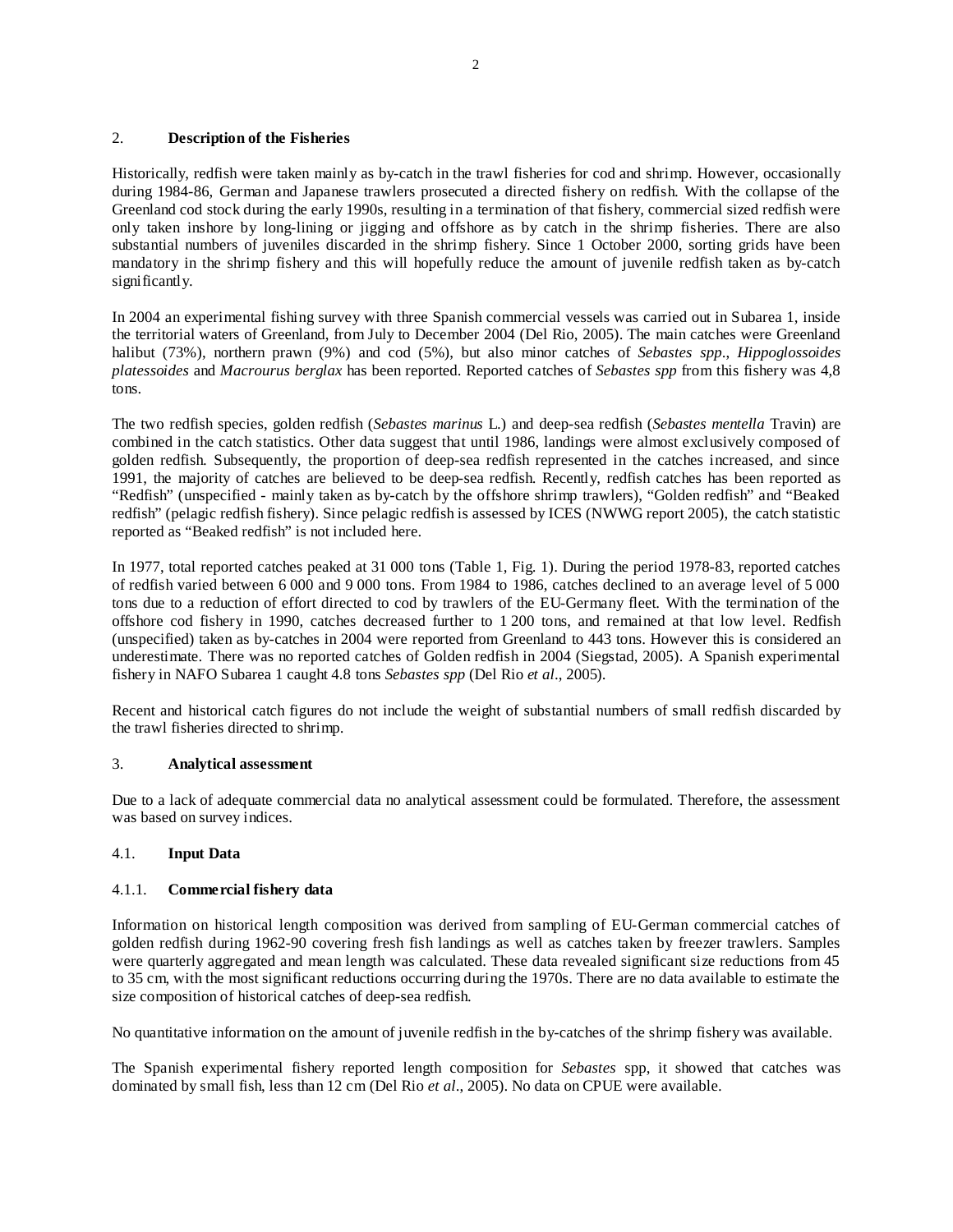## 4.1.2. **Survey data**

.

*EU-German groundfish survey*. Annual abundance and biomass indices were derived from stratified-random bottom trawl surveys commencing in 1982 (Rätz *et al.*, 2005). These surveys covered the areas from the 3-mile limit to the 400 m isobath of Div. 1B to 1F and were primarily designed for cod as target species. Therefore, the high variation of the estimates for redfish could be caused as a result of the incomplete survey coverage in terms of depth range and pelagic occurrence of redfish.

The survey results indicated that both abundance and biomass estimates of golden redfish (≥17 cm) decreased by more than 90% until 1990 and remained at that low level since then (Fig. 3). Recently, the stock is mainly composed of golden redfish varying among 25-40 cm in body length.

Biomass estimates for deep-sea redfish ( $\geq$ 17 cm) varied without a clear trend (Fig. 4). Since 1996, the survey abundance is increased but the stock consists mainly of juvenile fish below 25 cm length. It must be noted, that the survey design hardly covers the distribution area of deep sea redfish, and the survey results should be carefully interpreted.

The abundance of juvenile redfish <17 cm *Sebastes* spp. has varied over a wide range since 1982 (Fig. 5). More recent indices since 2001 are among the lowest. The length composition of the stock has reiterately revealed peaks at 6-7, 10-12 and 14-16 cm, an indication of sizes at ages 0, 1 and 2 years. Comparisons between the survey results off West and East Greenland revealed that all three redfish components were almost exclusively distributed off East Greenland.

*Greenland-Japan and Greenland groundfish surveys*. During 1987-95, cooperative trawl surveys directed towards Greenland halibut and roundnose grenadier have been conducted on the continental slope in Div. 1A-1D at depths between 400 and 1 500 m. This deep-water survey was discontinued in 1996 but conducted again since 1997 by Greenland with another vessel and changed gear (Jørgensen, 2005).

Deep-sea redfish were mainly caught in Div. 1C and at depths less than 800 m. In 2000 and 2002, the survey did not cover the shallow areas (<800 m) sufficiently. Therefore, no abundance and biomass indices were calculated. All other years since 1997 has the biomass been stable at about 2 000-2 500 tons (Fig. 4). Length measurements revealed that immature individuals <30 cm presently dominate the size composition of the stock. From the 2002 survey 30 redfish (between 18-39 cm) were examine for maturity. None of the fish showed any sign on maturity. Neither were any mature redfish observed in 2003 and 2004.

*Greenland groundfish/shrimp survey*. Since 1988, a shrimp survey was conducted by Greenland covering the Div. 1A to 1F down to 600 m depth (Storr-Poulsen and Jørgensen, 2005). Due to changes in survey strategy and sampling of fish, determinations of abundance and biomass indices and length composition were considered comparable since 1992. Redfish was found in all the survey areas, but was most common in Div. 1B and 1C.

The abundance and biomass estimated in the period 1992-1996 have fluctuated without a clear trend between 0.9- 2.4 billion individuals and 14 000-38 000 tons. From 1997-2004 biomass and abundance have decreased to between 165-719 millions individuals and 11-23 000 tons. A historic low was observed in abundance in 2000 but after an in increase last year in biomass as well as abundance, the level decreased again in 2004 to a historic low biomass (Fig. 5).

During the years catches has comprised almost exclusively of specimens less than 20 cm. Annual growth increments of 4 cm were indicated by repeatedly pronounced peaks in length compositions at 7-8 cm and 12 cm probably corresponding to age 1 and 2 (Nederaas, 1990). The resent four survey estimates revealed only small peaks at 7-8 cm and 10-14 cm, leaving no sign of prominent future recruitment. In 2004 two weak modes at 7-8 cm and 12-13 cm were seen.

# 4.2. **Estimation of parameters**

The golden redfish spawning stock biomass was assessed assuming knife edge maturity at 35 cm as observed in East Greenland applied to the length disaggregated abundance indices derived from the EU-German groundfish survey.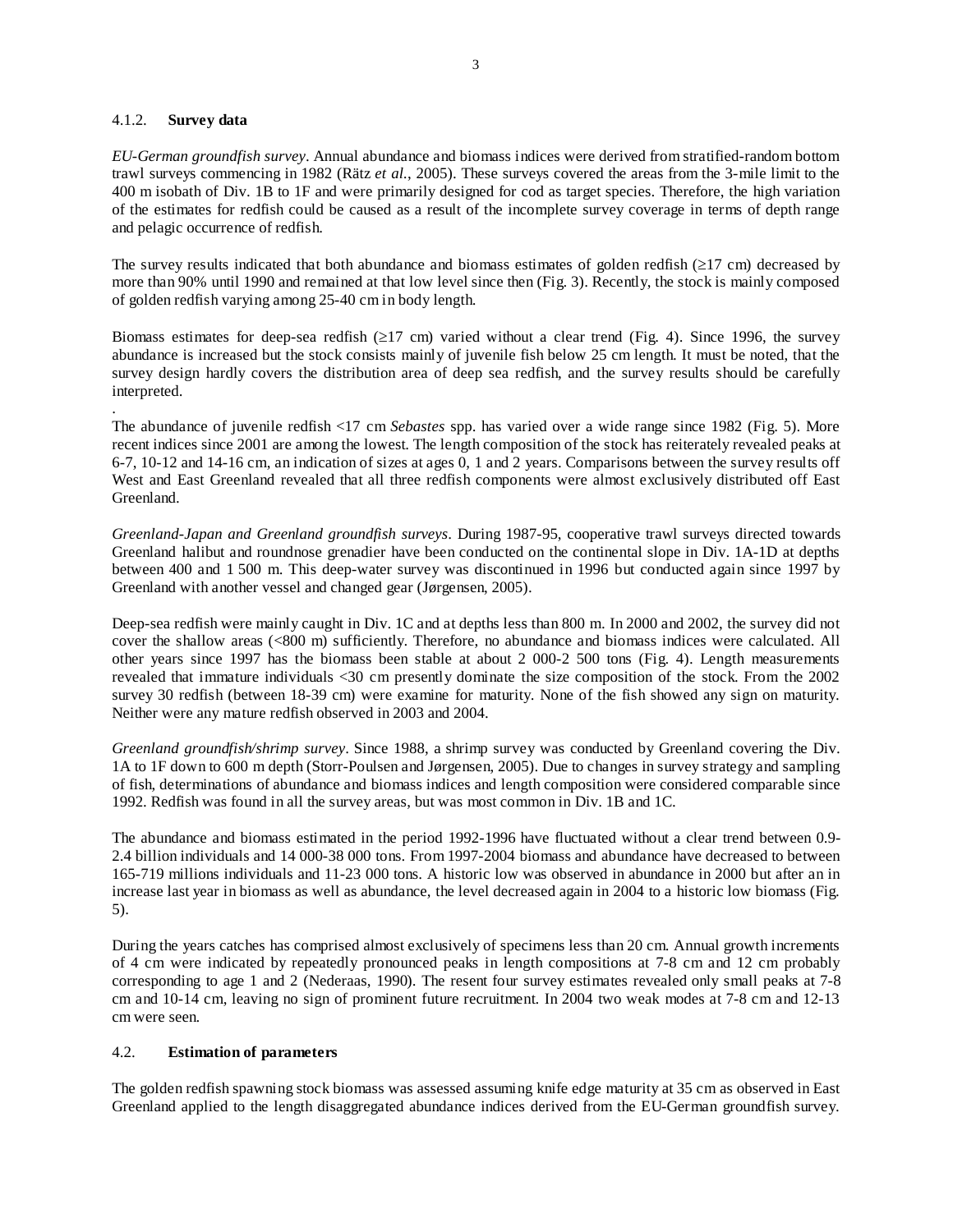The length groups 17-20 cm was chosen as recruitment indices at age 5. Spawning Stock Biomass and recruitment indices decreased drastically from 1982 and have remained significantly below the average level since 1989 (Fig. 6). Taking into account the recent very low SSB and the recruitment failure together with the absence of golden redfish in the Greenland surveys as well as in the Spanish experimental fishery the stock of golden redfish in Subarea 1 is considered to be severely depleted with no signs of recovery. There are indications that the probability of future recruitment is reduced at the current low SSB (Fig. 7).

The German survey biomass of deep-sea redfish >=35 cm and the abundance of length groups 17-20 cm were taken as proxies for deep-sea redfish SSB and recruitment at age 5, respectively. No clear trend can de derived from these estimates but SSB has been extremely low since 1989 (Fig. 8). The recently depleted status of the SSB is confirmed by the lack of adult fish in the Greenland deep-water survey. Recruitment variation is high, and the 1997, 2000 and 2001 estimates were above average, but since 2002 recruitment indices have remain low.

### 4.3. **Assessment results**

Substantial numbers of redfish are caught and discarded by the shrimp fishery, and concern must be expressed about the continuing failure of the juveniles to rebuild the pre-mature and mature stock components. Considering the depleted SSBs, the recruitment potential of the very abundant early life stages at an age of 0-2 years to the Subarea 1 stocks remains unclear. Recruitment indices for golden redfish have been extremely poor while those for deep-sea redfish indicate god recruitment in some years.

The probability of recovery of the redfish stocks in Subarea 1 should increase if the by-catches taken by the shrimp fishery are reduced to the lowest level possible. The application of mandatory sorting grids since 1 October 2000 will hopefully help to reduce by-catches of young redfish. Results of experimental fishing with 22 mm sorting grids show a nearly complete protection to finfish larger than about 20 cm, but poor protection of the smallest fish (Engelstoft *et al.*, 2001).

### 4.4. **Reference points**

Given the lack of long-term data on SSB and recruitment and the uncertainties regarding reproduction and maturation of redfish in this area, proposals for any limit of buffer reference points for fishing mortality or spawning stock biomass for the stocks of golden and deep-sea redfish stocks in Sub-area 1 could not be given. However, given the relationship observed for golden redfish between adult biomass and recruitment, there appears to be a very high probability of decreased recruitment below biomass index levels of 5 000 tons. Recent survey results indicate that biomass of golden redfish remains below this level.

#### **References**

- Engelstoft, J. J, Isaksen, B., Larsen, R. B., Rosing, M. and K. Zachariassen, 2001. Studies of technical methods for secure shrimp fishery in the Redfish Box, East Greenland. Project Report for the Nordic Strategy for the Environment and Fisheries. Tema Nord (technical report at Greenland Institute of Natural Resources).
- Del Rio, J.L., C. Gonzalez, A. Gago and F. Gonsalez. 2005. Results of the 2004 Spanish Experimental Fishing in NAFO Subarea 1. NAFO SCR Doc. 05/10, Ser. No. N5104: 1-9.
- Jørgensen, O. A. 2005. Survey for Greenland Halibut in NAFO Divisions 1C-1D, 2004. NAFO SCR Doc. 05/13, Ser. No. N5092 :1-29.
- Rätz, H.-J. and C. Stransky. 2005. Stock abundance Indices and Length Compositions of Demersal redfish and other finfish in NAFO Subarea 1 and near bottom water temperatur derived from the German bottom trawl survey 1982-2004. NAFO SCS Doc. 05/20, Ser. No. N5101 :1-26.
- Rätz, H.-J., C. Stransky and M. Stein. 2005. German Research Report for 2005. NAFO SCS Doc. 05/9, Ser. No. N5102:1-7.
- Siegstad, H.. 2005. Denmark/Greenland Research Report for 2004. NAFO SCS Doc. 05/xx, Ser. No. Nxx 1-7.
- Storr-Paulsen and O.Jørgensen. 2005. Biomass and abundance of demersal fish stocks off West Greenland estimated from the Greenland Shrimp Survey, 1988-2004. NAFO SCR Doc. 05/xx, Ser. No. Nxxxx.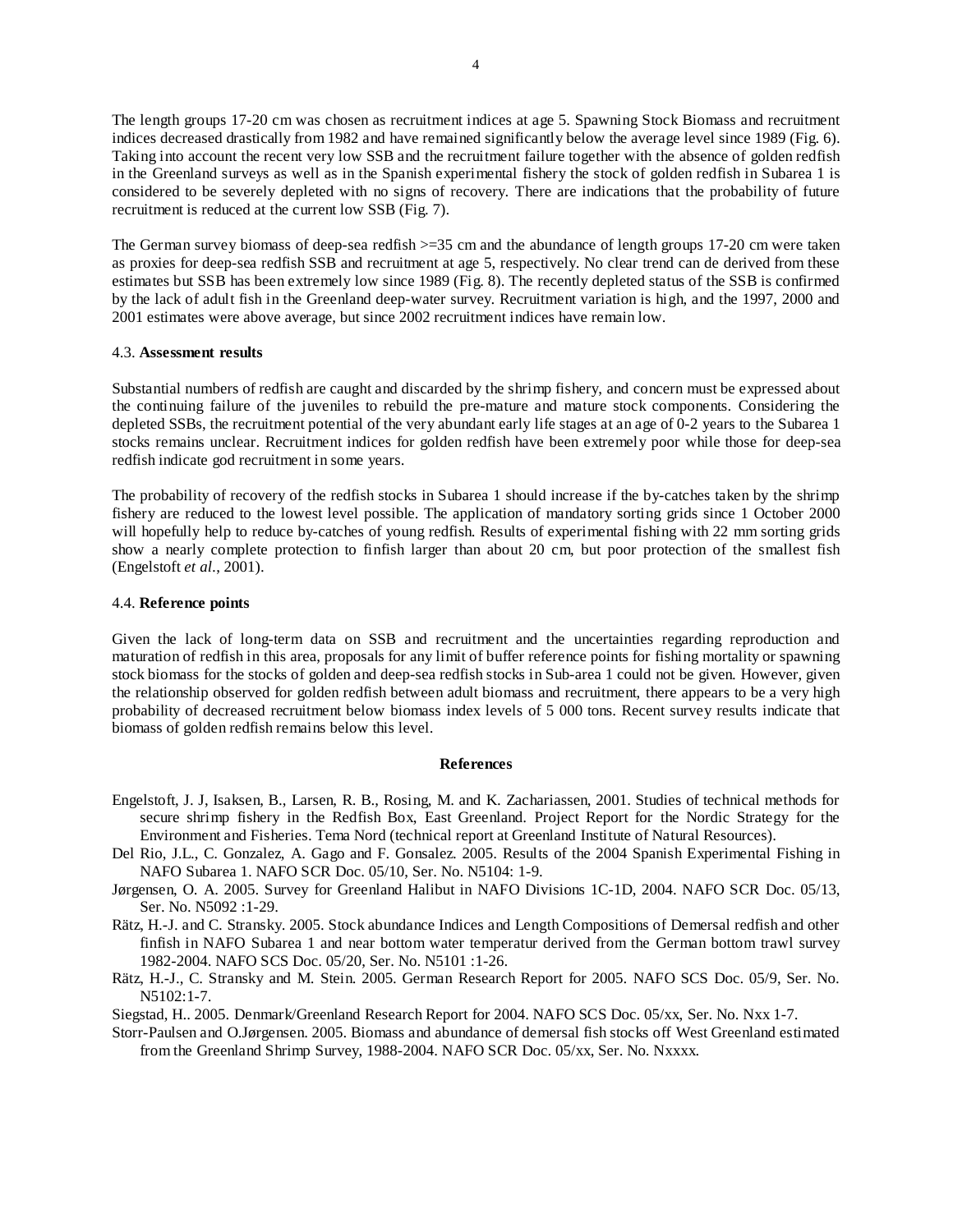Year TAC (1 000 t) Catch (1 000 t) 1965 19 1966 17 1967 13 1968 9 1969 5 1970 5 1971 3 1972 3 1973 3 1974 3 1975 9 1976 14 1977 31 1978 8 1979 9 1980 8 1981 6 1982 8 1983 7 1984 6 1985 4 1986 19 5 1987 19 19 1 1988 19 19 1 1989 19 1 1990 19 0.4 1991 19 0.3 1992 19 0.3 1993 19 0.8 1994 19 1.0 1995 19 0.9 1996 19 0.9 1997 19 1.0 1998 19 0.9 1999 19 0.8 2000 19 0.7 2001 19 0.3 2002 2003  $2004<sup>1</sup>$ 8 8 8 0.5 0.5 0.5

Table 1. TAC and annual catches of redfish in NAFO Subarea 1 (exclusive catches reported as pelagic redfish): golden and deep-sea redfish combined (Siegstad, 2005).

1) Provisional catches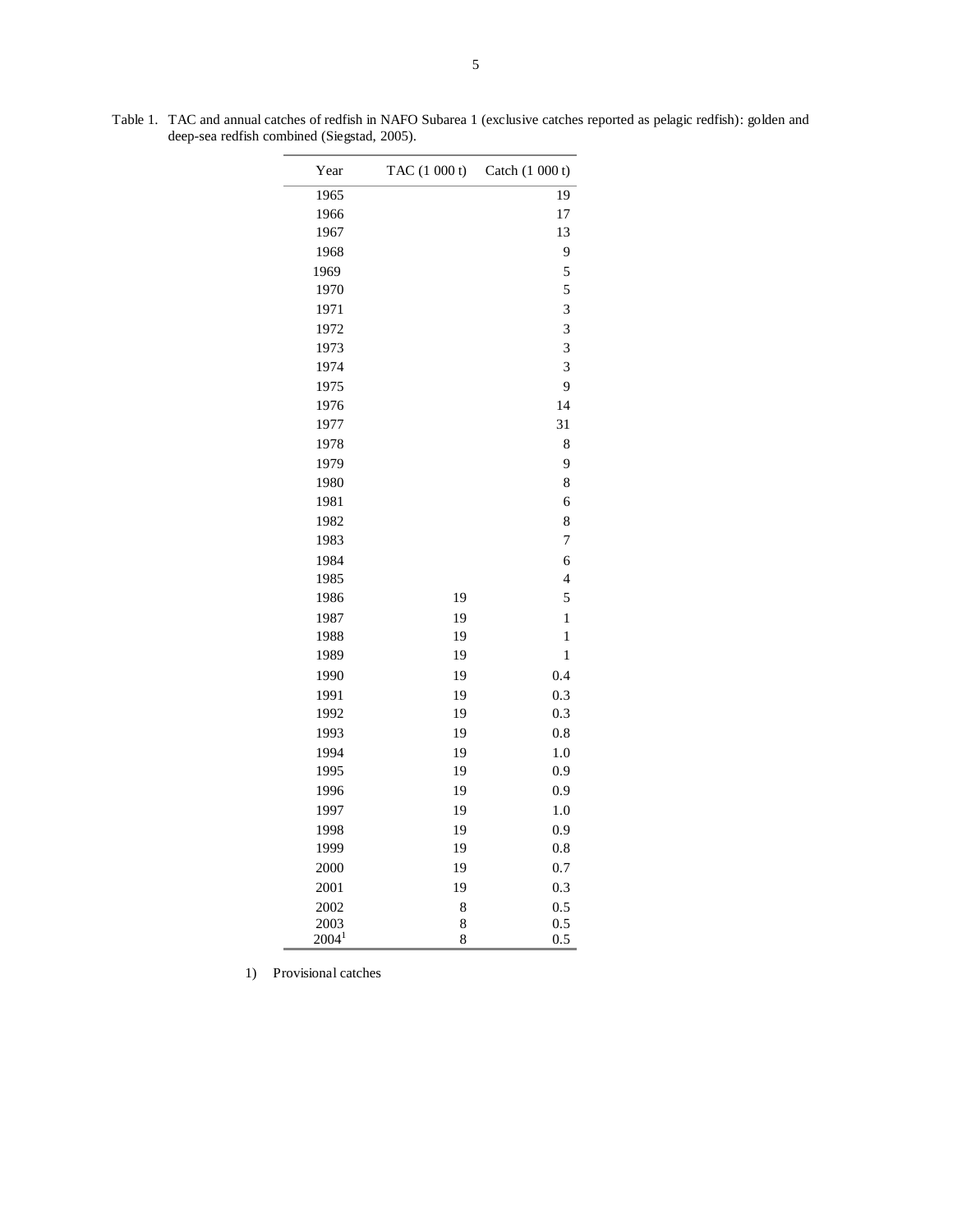

Fig. 1. TAC and catches of redfish in NAFO Subarea 1, golden and deep-sea redfish combined.



Fig. 2. Mean length ± standard deviation derived from German catches of golden redfish in NAFO Subarea 1, 1962-90.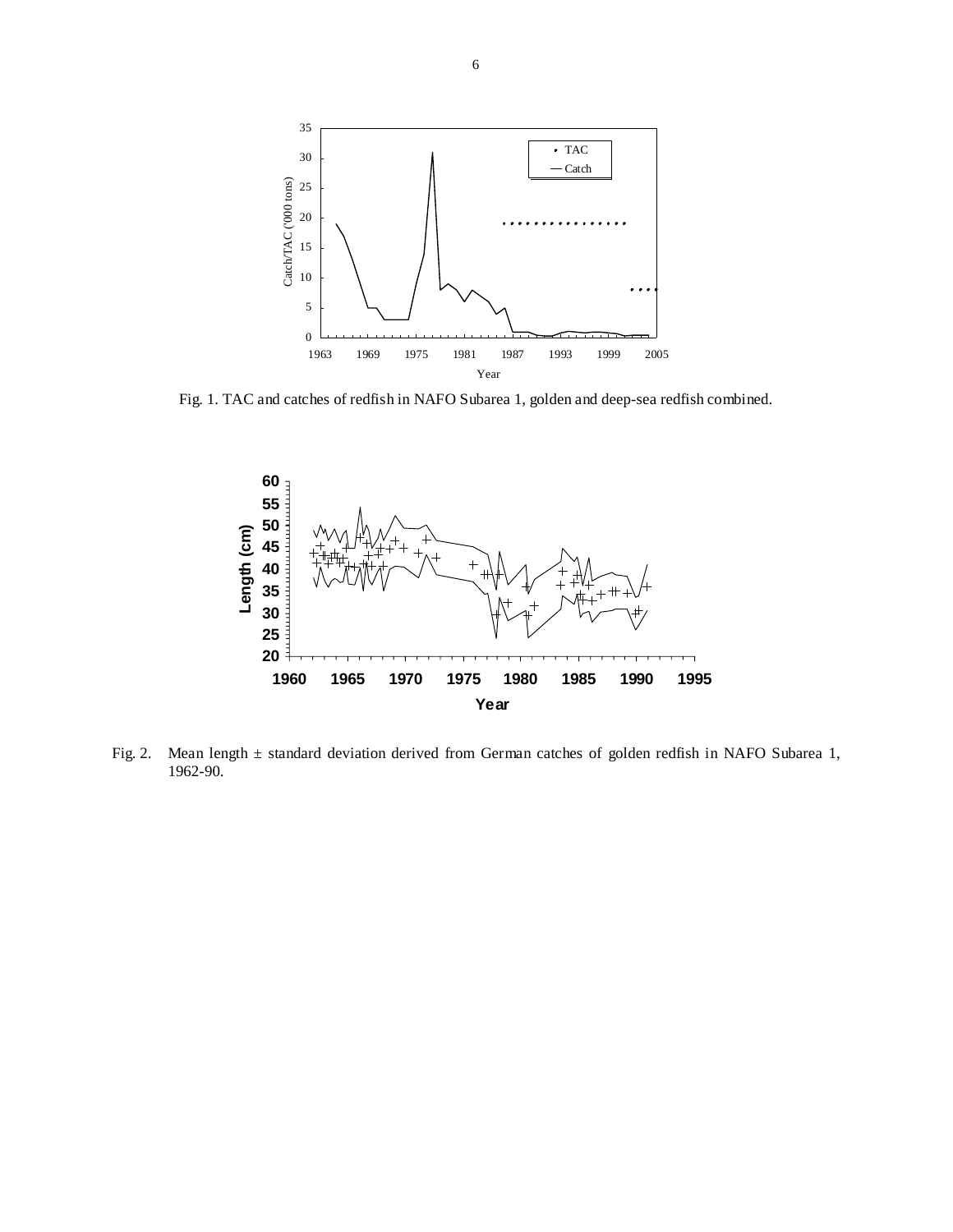

Fig. 3. Survey biomass indices for golden redfish (≥17 cm) in NAFO Subarea 1 derived from the EU-German groundfish survey.



Fig. 4. Survey biomass indices for deep-sea redfish (≥17 cm) in NAFO Subarea 1 derived from the EU-German groundfish survey and from the joint Greenland-Japan survey including the entire length range (since 1997 Greenland only).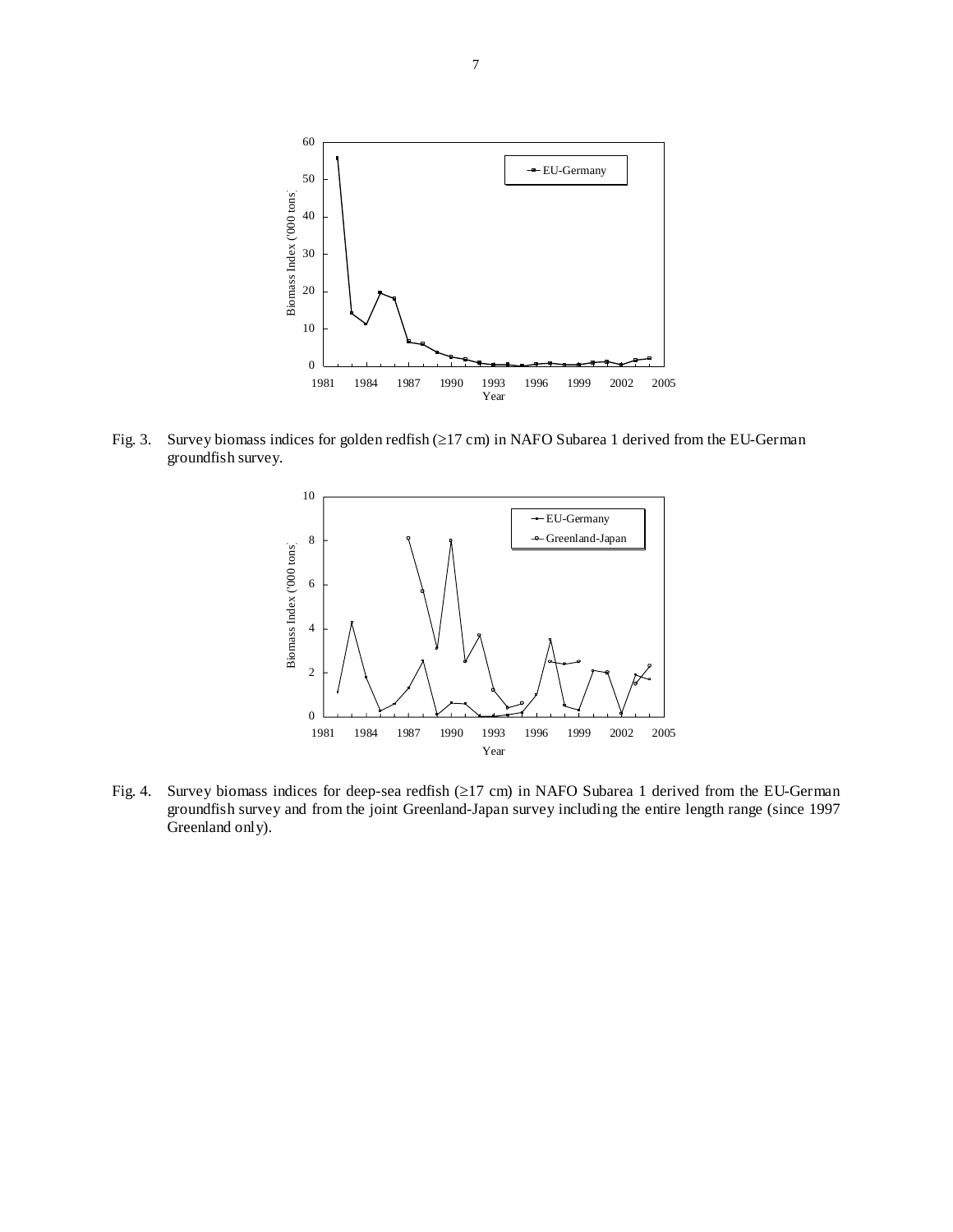

Fig. 5. Abundance indices for unspecified redfish (<17 cm) in Subarea 1: survey abundance indices derived from the EU-German groundfish survey and from the Greenland groundfish/shrimp survey including the entire length range.



Fig. 6. Golden redfish Subarea 1. SSB and recruitment indices as derived from the German groundfish survey in the given years.